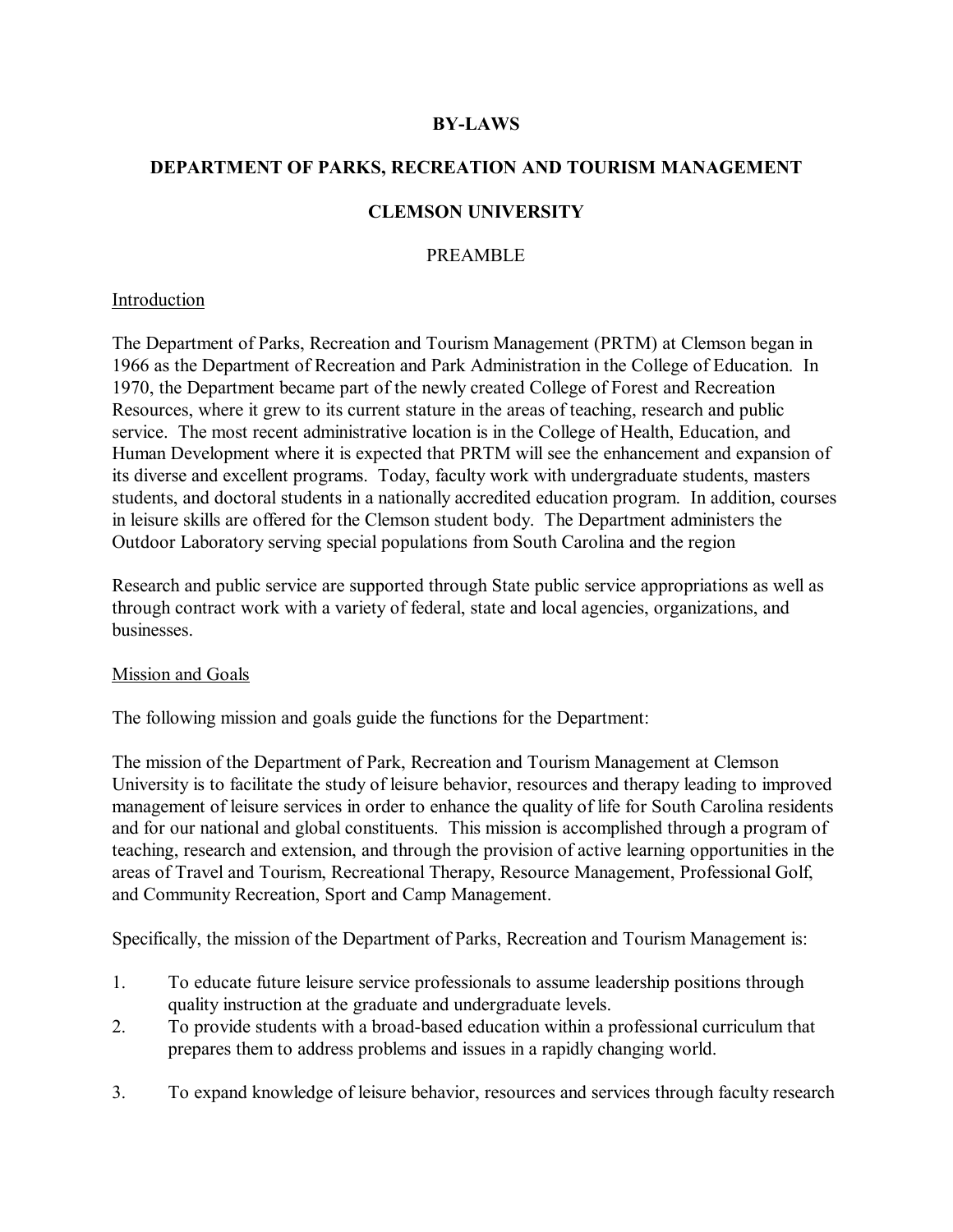as well as through research consortia, institutes, and cooperative ventures.

- 4. To disseminate theoretical and practical knowledge to the professional community through public service, workshops, off campus instruction, presentations, various media and personal presentations.
- 5. To enhance the quality of life of South Carolina residents through direct provision of leisure programs and services.
- 6. To provide the opportunity for Clemson students to explore a richer life style through education concerning the benefits of leisure and through instruction in leisure skills.
- 7. To serve to advance the awareness of leisure for growth and enrichment of lives, to advocate the protection of leisure resources, and to encourage access to quality leisure opportunities for all.
- 8. To serve as a resource in education, research and service to other nations to assist them in the development of public and private leisure service systems.
- 9. To provide individuals with knowledge of and access to education and career opportunities in the parks, recreation and tourism profession.
- 10. To provide opportunities for professional development for faculty and staff.
- 11. To provide a quality work environment that facilitates faculty work and the educational process.

The diversity of the Department's endeavors is thus linked by our common theme--enhancing the quality of life through education and the study of leisure behavior, resources, and management leading to improved delivery of leisure services. Our By-laws were formulated based on these thrusts.

### **ARTICLE I VOTING MEMBERSHIP**

The right to vote on all matters coming before the Department shall be extended to all full-time Clemson employees with a faculty appointment in the Department of Parks, Recreation and Tourism Management. Faculty shall consist of all current full-time university employees with the PRTM Department as their unit of record and holding the following ranks: Professor, Associate Professor, Assistant Professor, Instructor and Lecturer. When an employee has a shared appointment, membership will be assigned to the employee's department of record. When a joint appointment is between academic and non-academic units, the employee may be considered to be a member of the academic unit of record and the non-academic unit of record. Additionally, Directors of Departmental units (e.g., Outdoor Laboratory) shall be considered faculty for the purposes of voting provided this is their Department of record. Any Emeritus members of the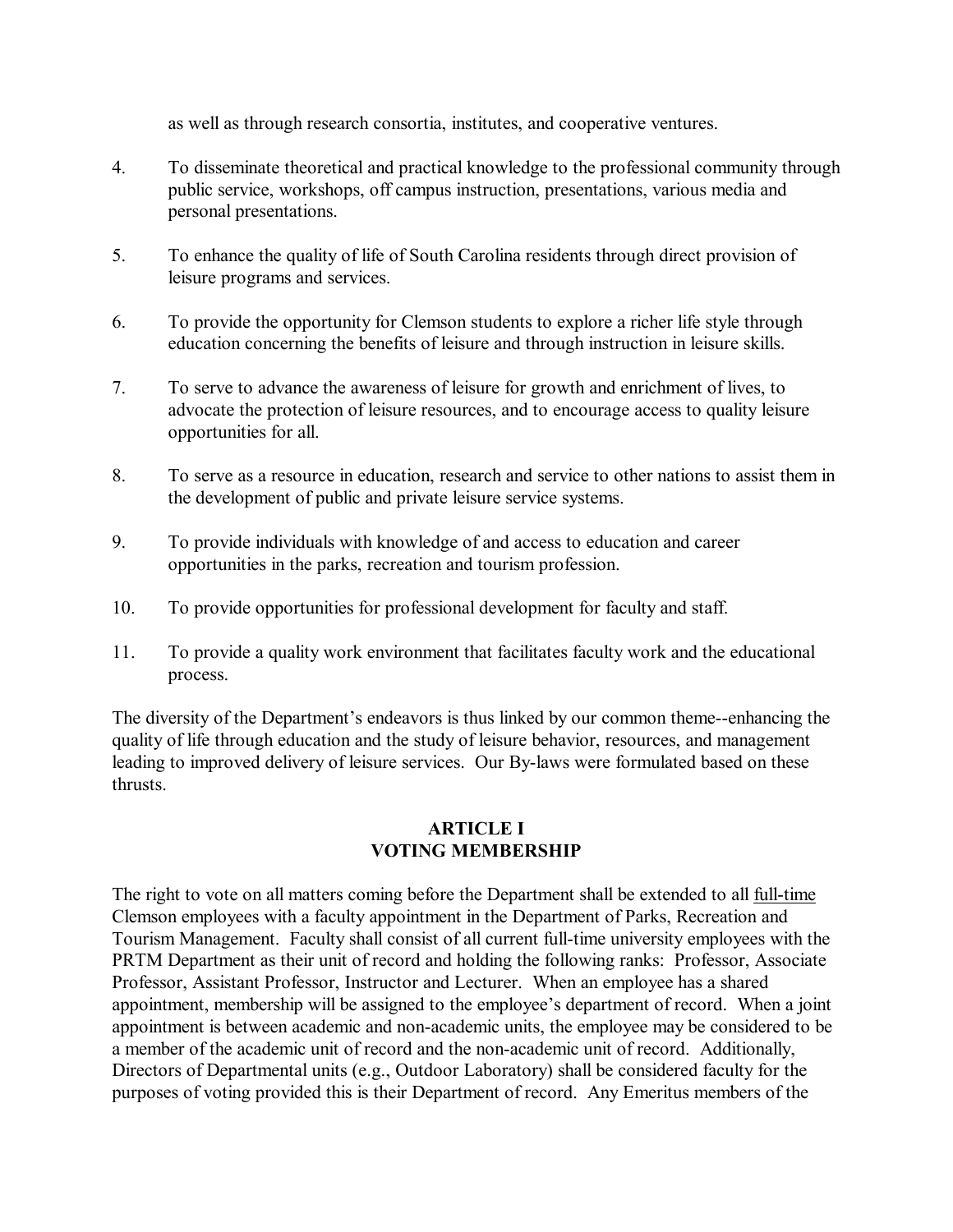Faculty, and a graduate student representative may attend meetings of the Department and express an opinion on any issue.

Graduate students may elect one student to attend faculty meetings. This student shall be a nonvoting representative who will be excused from discussions of particular students, personnel matters, or other issues for which the faculty goes into executive session.

### **ARTICLE II MEETINGS**

The Department Chair shall conduct a formal meeting of the Department Faculty at least three times during the regular semesters. These meetings shall be called by the Chair for the purposes of conducting ordinary and recurring business of the Department, and for special announcements and purposes not otherwise indicated in these By-laws. The Chair shall also call meetings at the written request of any two members of the voting Faculty. A called meeting must be held within ten (10) working days of such a request. The current edition of Robert's Rules of Order shall prevail in all meetings of the Department Faculty.

The Department Chair shall be the presiding officer for all General Department meetings. If the Chair is unable to preside, he or she shall appoint a Faculty member to act as a presiding officer.

Executive Sessions may be called with or without prior notice. Only Faculty may attend Executive Sessions. The Department Chair may call an Executive Session. During a General Department meeting, an Executive Session may be called by majority vote of the Faculty in attendance.

Only matters that cannot be delayed shall be decided at meetings called during the times at which nine (9) month Faculty are permitted to be absent from the campus, which includes the winter and summer recesses, and Fall and Spring Breaks.

For all General and Called meetings, the Faculty shall receive an Agenda, including any actionable items, at least two working days before the meeting, exclusive of the meeting day.

# **ARTICLE III QUORUM**

During the Fall and Spring semesters, a quorum of the Department Faculty shall consist of a simple majority of the voting members, excluding faculty on leave.

At times other than Spring or Fall semesters, a quorum shall consist of at least forty (40) percent of the Department Faculty; business which cannot be delayed until the Fall shall be conducted at such a meeting, and all reasonable efforts shall be made to ensure full Faculty participation.

# **ARTICLE IV VOTING PROCEDURES**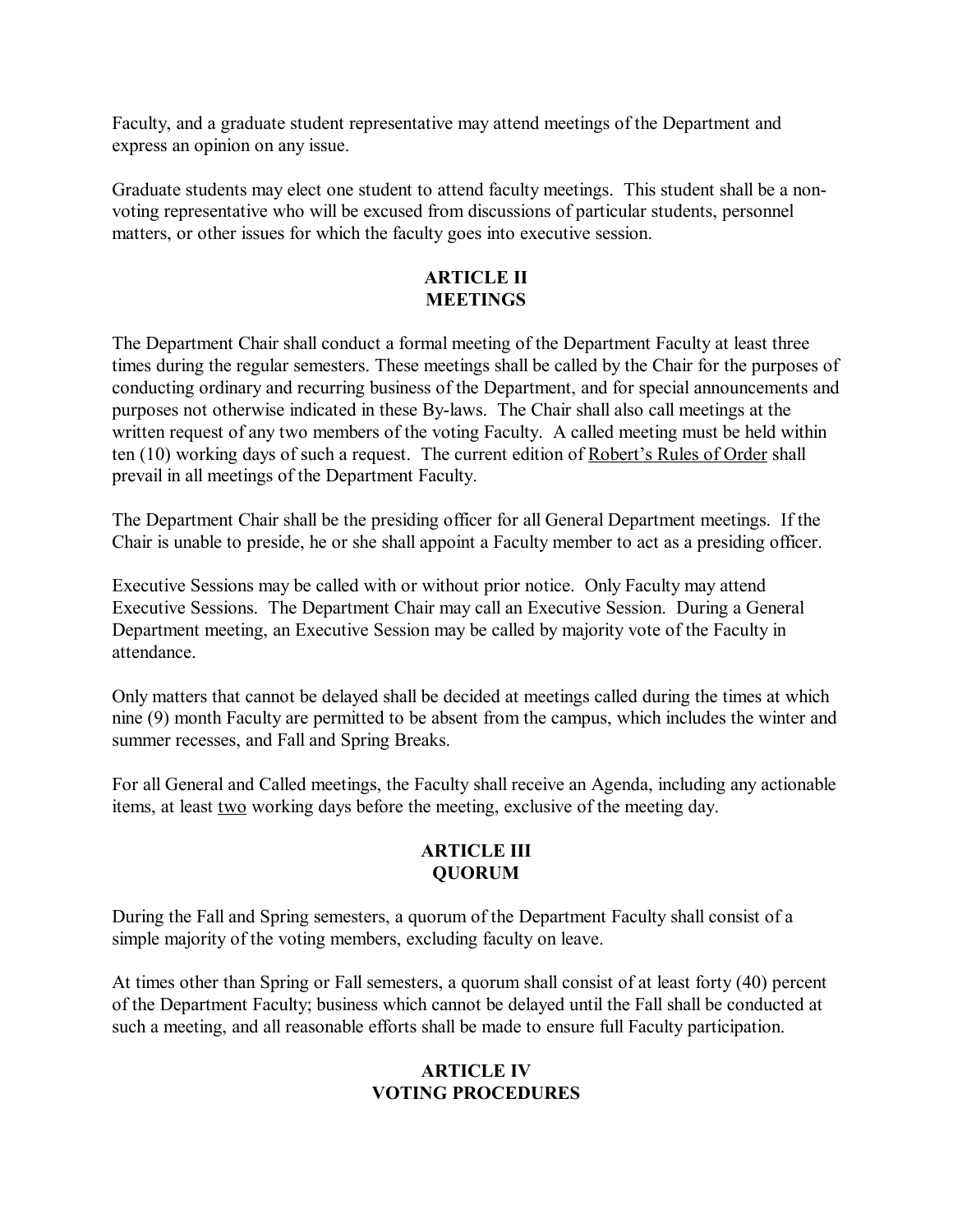Unless otherwise specified in the By-laws, any Department Faculty, as defined in Article I, shall vote on matters concerning the operation and management of the Department. All matters brought before the Department Faculty that require a vote shall be resolved by a simple majority of those eligible voters present, except as prescribed otherwise in these By-laws. Votes shall be taken by a show of hands unless a secret ballot is requested by any member or prescribed elsewhere by these By-laws. There shall be no proxy or absentee ballots permitted at any voting meeting.

Matters may be decided by mailed ballot with an established deadline appropriate to the circumstance of the vote.

# **ARTICLE V APPOINTMENT, REAPPOINTMENT, AND REVIEW OF FACULTY**

## Appointment

Suitable candidates to fill positions of Regular and particular Special Faculty (i.e., Research, Extension, Lecturer, Senior Lecturer, Clinical and Professors of Practice) will be vetted by a Search Committee as established by the guidelines outlined in the Faculty Manual or as established by the Department Advisory Committee. Individuals being considered for appointment with exceptionally fine credentials may negotiate to receive credit for productivity or years served elsewhere to count as years toward promotion and/or to be appointed at a promoted rank (e.g., "Associate" or "Full" Faculty or "Senior" lecturer). The criteria and procedures for this are provided in the Department Tenure, Promotion and Reappointment Guidelines.

In the event of immediate need (e.g., start of the semester is imminent), the Department Chair can appoint an individual as a Temporary Lecturer without faculty approval for 1 year. Further appointment should follow the procedures for appointment of faculty as outlined above.

## Reappointment

Each regular, full-time faculty holding the title Assistant Professor or higher, but who is not tenured or is not in the penultimate probationary year, Lecturers who have less than 9 years of service and intend to remain at Clemson University, and all other Special Rank Faculty are required to submit materials for reappointment each year.

In accordance with the dates in the Guidelines, each eligible faculty member must submit credentials reflecting the contracted duties to the Committee Chair along with a request for evaluation for reappointment for a specific year.

The criteria and procedures for this are provided in the Department Tenure, Promotion and Reappointment Guidelines.

## Post Tenure and other required reviews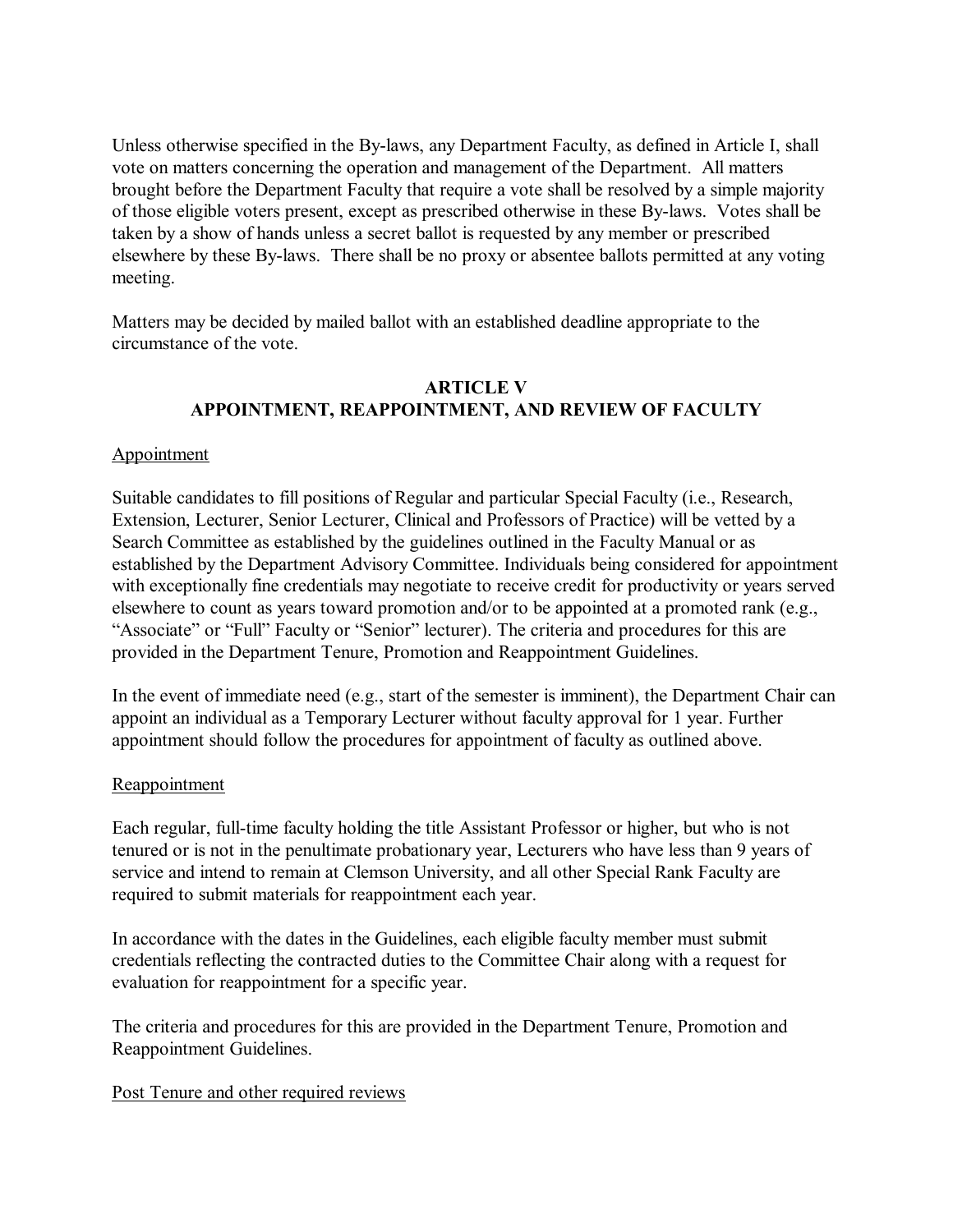Tenured Faculty will undergo a post tenure review by their peers every 5 years. Review will consist of an assessment of Annual Form 3's completed by the Department Head. If a faculty member has received more than one Annual Form 3 with "Fair," "Marginal," or "Poor" performance evaluation, the faculty member will undergo a full Post-Tenure Review, the procedures for which are outlined in the Faculty Manual. Regular Faculty may also request a review of their own performance.

According to the Faculty Manual, Senior Lecturers will be evaluated by the Committee every three years. In addition, a comprehensive review of lecturers, following the guidelines in the Faculty Manual, must be conducted after their fourth year of service.

The criteria and procedures for this are provided in the Department Tenure, Promotion and Reappointment Guidelines.

### **ARTICLE VI STANDING COMMITTEES**

There shall be five (5) standing committees. The standing committees shall be the Tenure, Promotion and Reappointment Committee; the Curriculum Committee; the Graduate Program Committee; the Advisory Committee; and the Technology Committee. The terms shall be staggered with the initial length of terms being determined by drawing lots. Members of committees shall be elected by a majority of the voting faculty present in the final scheduled faculty meeting each spring. Terms will begin in the fall semester and be based on the academic year. Each committee will annually elect a Chair (unless otherwise specified in these By-laws) and a Secretary from its membership. Recorded minutes for each meeting shall be maintained in the Department office.

Any Department Faculty member shall be eligible for committee membership unless the committee makeup is specifically defined in the By-laws.

### **A. Tenure, Promotion and Reappointment Committee and Post-Tenure Committee**

The Tenure, Promotion and Reappointment Committee shall be composed of five (5) faculty members, elected by the faculty to three (3) year staggered terms. All members of the Committee shall be tenured and hold the rank of Associate Professor or Professor. The Chair will be elected by the Committee at the beginning of the academic year for a oneyear term. The Chair will be responsible for coordinating Committee meetings, reviews of faculty for tenure, promotion, and reappointment, and other duties as outlined in the Department of Parks, Recreation and Tourism Management Guidelines and Procedures for Tenure, Promotion, and Reappointment.

For the fourth year lecturer review and for the promotion of lecturers to Senior Lecturers the TPR Committee must solicit recommendations from a Senior Lecturer representative to the Committee. The Lecturers will elect a Senior Lecturer who is not up for post-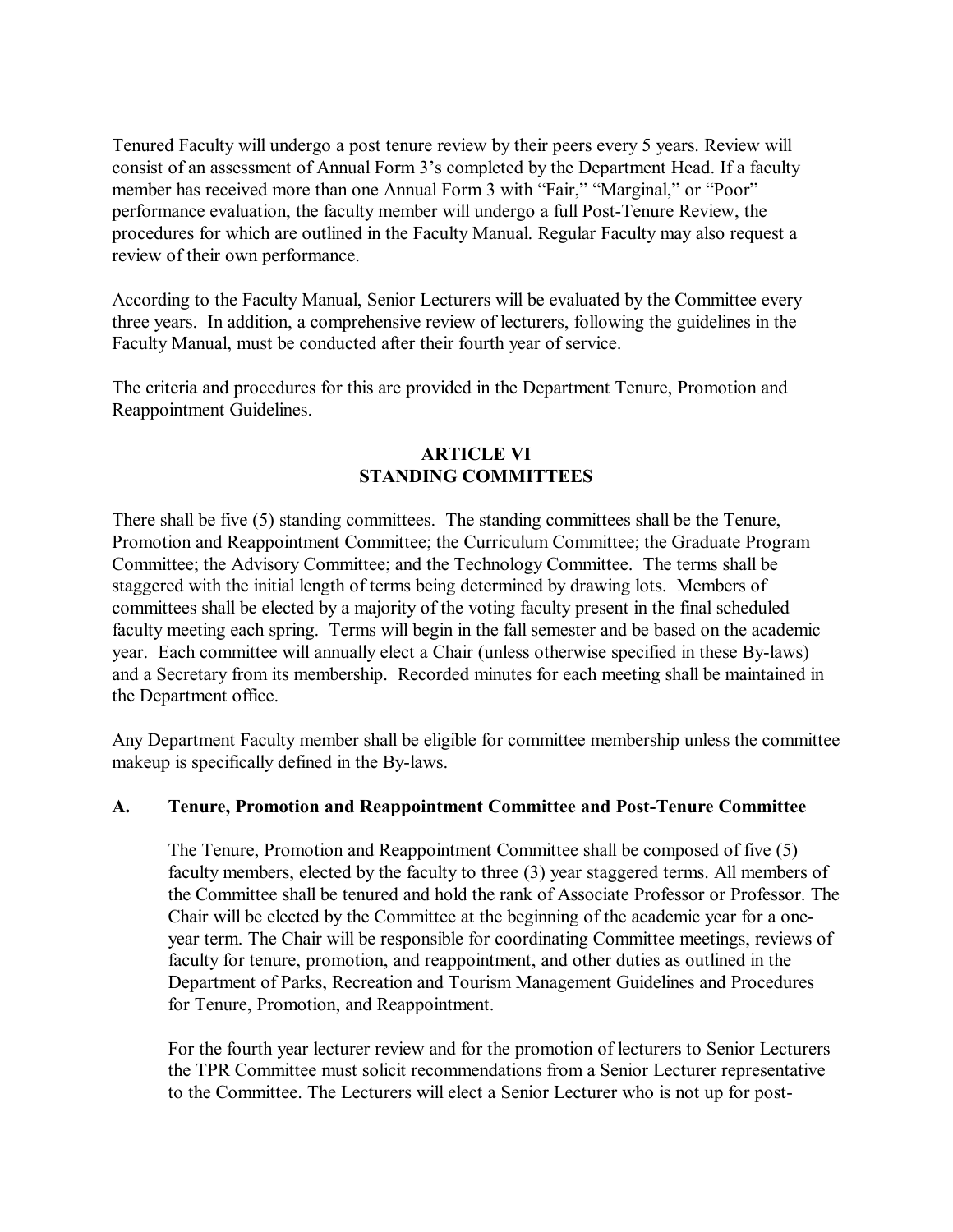promotion review during the academic year in question to fulfill this position no later than by the end of the third week in the Fall semester. This representative shall serve a one year term as a consultant in discussions that relate to reappointment, and/or promotion review of Lecturers, but will not be a voting member of the committee.

It is *required* that the Committee consist of faculty equal or higher rank to the rank for which a candidate has requested to be considered. Therefore, in the instance of candidates seeking promotion to Professor, a Special Committee of a minimum of three members will be established. The Special Committee will consist of Professors already elected to the primary Committee, and additional members elected by the Regular Faculty as needed to meet the requirement of three members.

Please refer to the PRTM Guidelines and Procedures for additional information regarding the Tenure, Promotion and Reappointment Committee.

Per the Faculty Manual, a Special Post-Tenure Review Committee will be appointed to conduct a Post-Tenure Review of Tenured faculty every 5 years. The Post-Tenure Review Committee will consist of two tenured faculty from PRTM, and one tenured faculty member from another department on campus. PRTM faculty service on this committee will be for one year terms, and will rotate through the tenured faculty in alphabetical order. A candidate to serve as the external committee member will be nominated by the two PRTM members on the Post-Tenure Review Committee, and approved by the TPR Committee.

### **B. Curriculum Committee**

A Department Curriculum Committee shall be established to initiate and review proposals for necessary changes in the curriculum, to respond to curriculum matters arising outside the Department, to review course proposals - new, revised, selected topics, etc. - and to provide materials for student advising.

This Committee shall review all curriculum-related matters within the Department of Parks, Recreation and Tourism Management, including courses designated "Leisure Skills" and any other course that comes under the aegis of this Department. The Curriculum Committee shall be composed of three (3) Department Faculty, serving three (3) year staggered terms. The Schedule Coordinator shall serve in an ex-officio, non-voting capacity. The Committee Chair shall be elected by the members of the Committee and serve for a one-year term. The Chair shall represent the Department at all School and College curriculum meetings where the respective By-laws provide for such a departmental representative.

All proposals for which the University Curriculum Committee requires a new syllabus or outline of the course content, shall be reviewed by this Committee. Upon the approval of the majority of the Committee, these proposals shall be forwarded to the Faculty for approval. Notwithstanding, proposals to delete a course shall follow the same procedures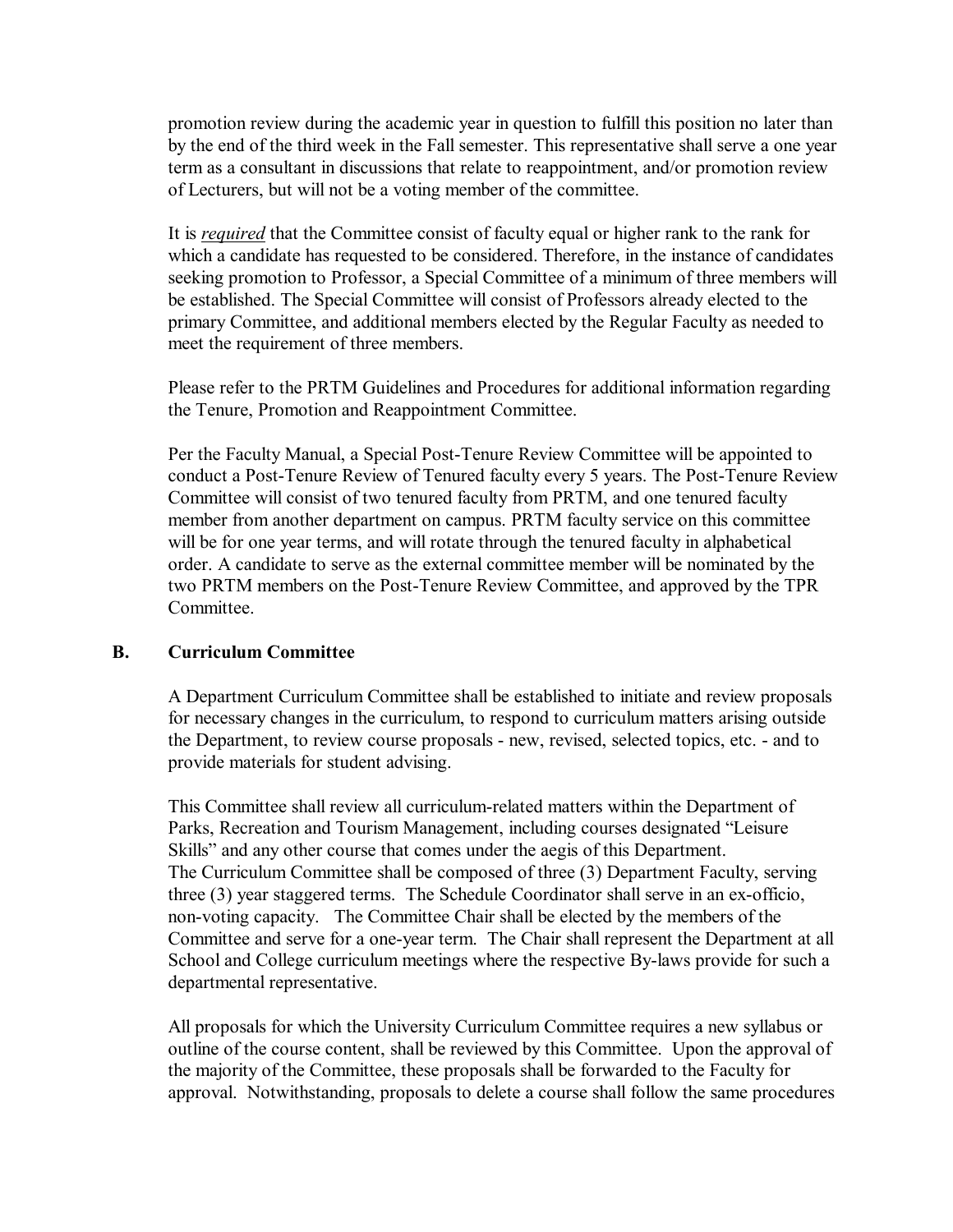#### as above.

Any requested change in the curriculum must be approved by a majority of the Department Faculty prior to its consideration before the College Curriculum Committee.

The Committee shall also consider curricular matters involving other colleges and the University when appropriate.

## **C. Graduate Program Advisory Committee**

The Graduate Program Advisory Committee shall consist of five members; three (3) faculty members, elected by the faculty serving two (2) year staggered terms, the Graduate Coordinator serving as the Chair of the Committee, and a graduate student representative. The Graduate Coordinator, appointed by the Department Chair, shall also represent the Department on related College and University Committees/Councils. To serve on the Graduate Advisory Committee, Faculty members must hold the academic rank of assistant professor or higher, and be in a tenure-track position.

During each academic year, but no later than by the end of the third week of the Fall semester, the graduate students will elect from among those students who have completed at least twelve hours in graduate level PRTM courses at Clemson, a representative to serve a one year term on the Graduate Advisory Committee. This representative shall have full voice and vote in all discussions that do not relate to specific graduate students.

The Graduate Program Advisory Committee shall be responsible for providing recommendations to the Faculty on all matters relating to the graduate program. These responsibilities shall include recommending adjustments in graduate course and program requirements. The Graduate Advisory Committee shall decide acceptance of applicants to the PRTM Graduate program, and recommend to the Department Chair students to receive offers of financial assistance.

### **D. The Department Advisory Committee**

The Departmental Advisory Committee shall be composed of five (5) faculty members, elected by the faculty to two (2) year staggered terms. When possible, these five members are to include at least one Assistant, one Associate, and one Professor. The Department Chair shall serve as Chair of this Committee. The Committee shall advise the Chair on matters of concern to the Departmental Faculty. The Committee's duties shall include but not be limited to the general review of Department policy, and assisting the Chair where appropriate. The Advisory Committee shall further advise the Chair on other matters as requested by the Chair or other Faculty members, or as deemed appropriate by Committee members. Agenda items for Committee meetings may be set by Committee members or by the Chair.

### Appointing an Interim Chair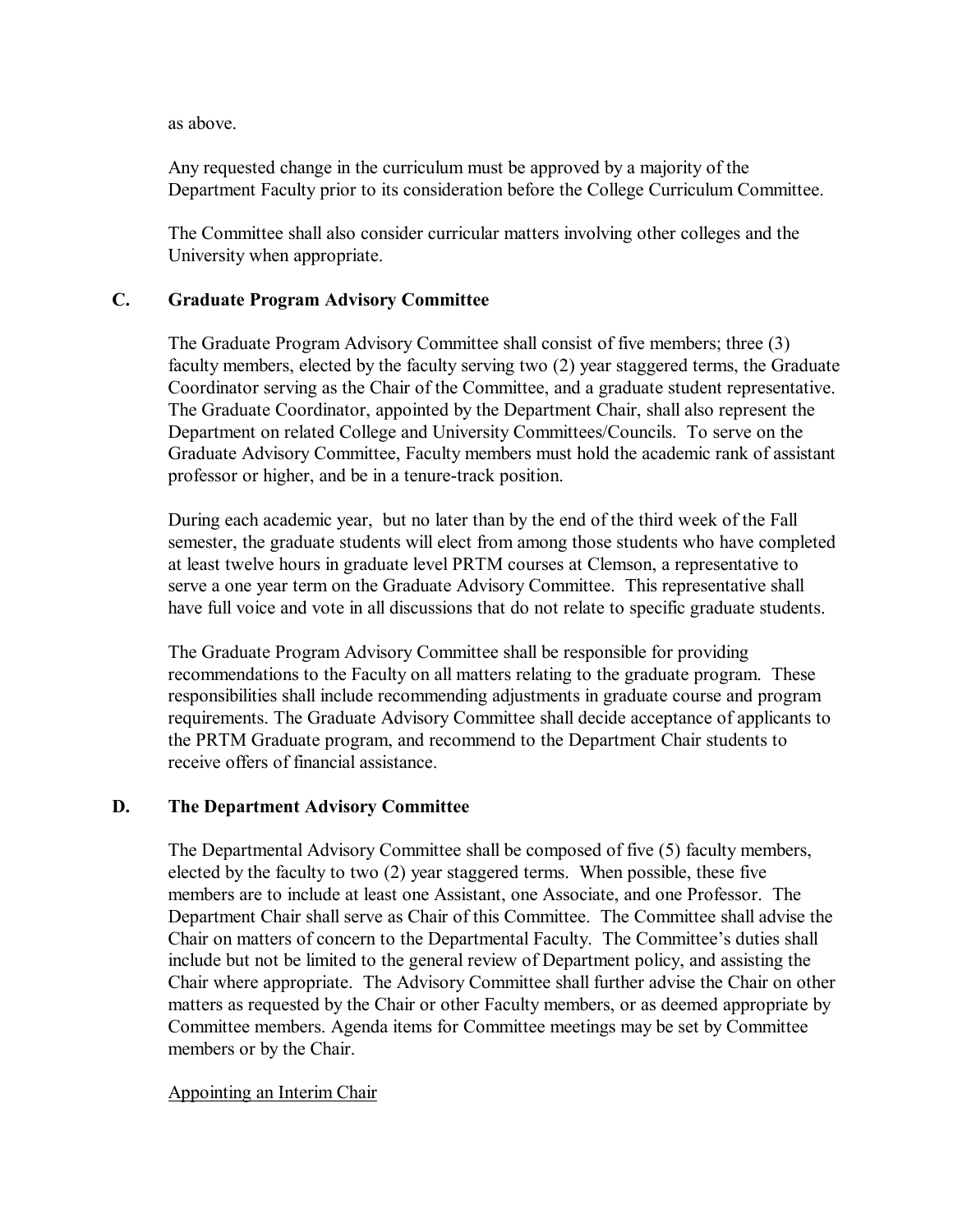The Departmental Advisory Committee shall solicit nominations for Interim Chair from all faculty and staff in PRTM. The Committee will then determine acceptable candidates from the nominees and provide a list to the Dean.

#### **E. The Technology Committee**

The Technology Committee shall consist of three (3) members; two faculty members will be elected by the faculty and one member shall be elected by the staff, to two (2) year staggered terms. The Committee will act in an advisory capacity for the Department to establish direction and Department policy on technology matters.

### **ARTICLE VI AD HOC COMMITTEES**

Ad hoc committees may be established by the Faculty during a Department meeting or by the Department Chair. The ad hoc committee must be established for a specific, simple purpose and can serve no longer than 12 months or until the purpose of the committee is accomplished. An ad hoc committee cannot become a standing committee without a change in the By-laws, being approved by the Department Faculty.

#### **ARTICLE VII AMENDMENTS**

Any proposed amendment to these By-laws shall be advertised and circulated in writing to all Department members at least one week before its being acted upon by the Department Faculty. Amendments or additions to these By-laws shall be consistent with standing University policy. Amendments shall be approved by a two-thirds majority of the Department Faculty. Written absentee ballots shall be accepted if dated and delivered to the Department Chair within the period of posting.

### **ARTICLE VIII RATIFICATION**

The By-laws shall take effect upon being ratified by a two-thirds vote of all those faculty members eligible to vote under ARTICLE I (excluding Faculty on leave); and upon being approved by the Department Chair, the Dean of the College, and the Provost of the University.

> Approved by Faculty 3/2/2015